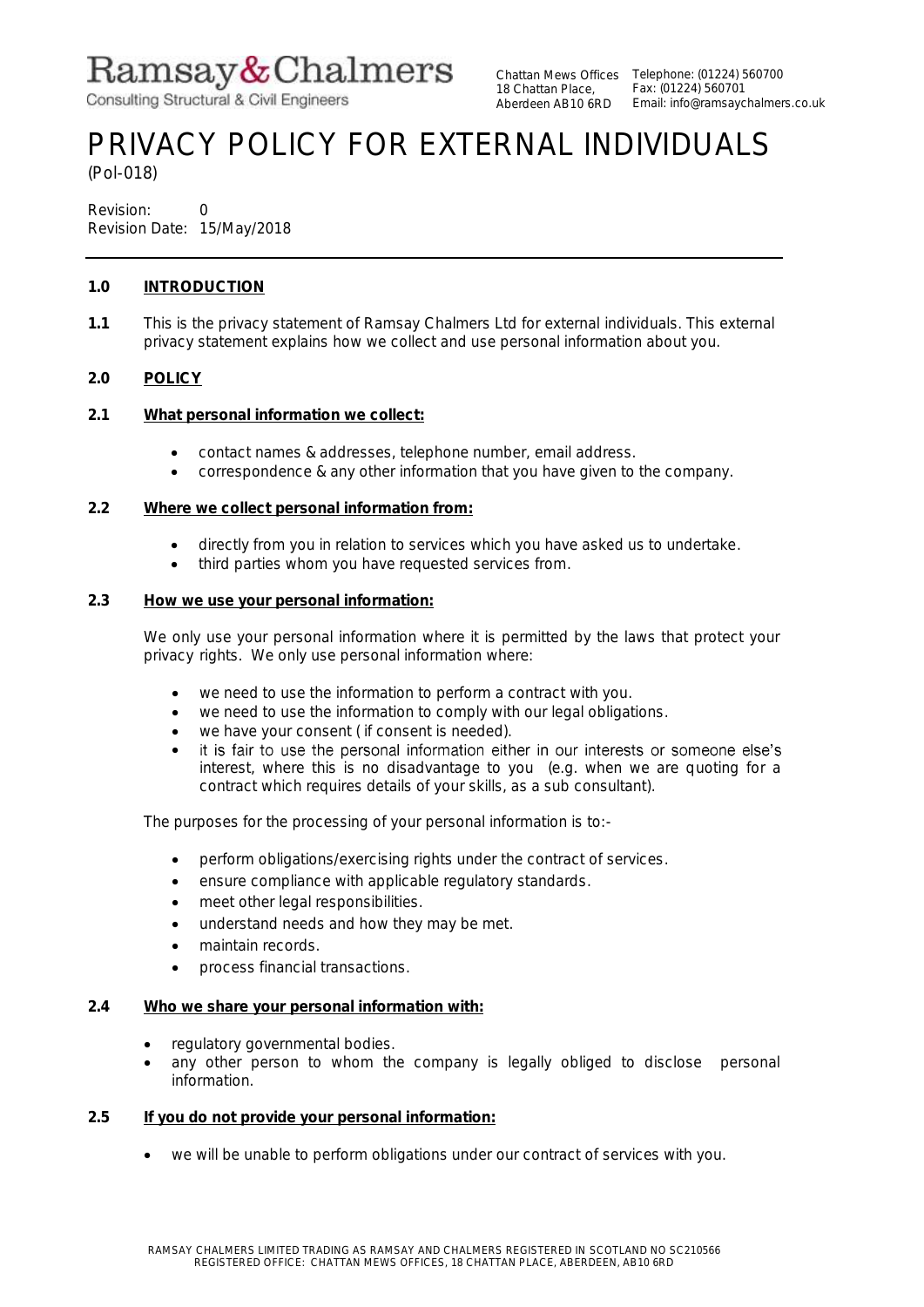# Ramsay&Chalmers

Consulting Structural & Civil Engineers

# **2.6 How long we retain your personal information for:**

We will never retain your personal information for any longer than is necessary for the purposes we need to use it for.

#### **3.0 YOUR RIGHTS**

#### **3.1 Access to your information**

You have the right to request a copy of the personal information about you that we hold.

# **3.2 Correcting your information**

We want to make sure that your personal information is accurate, complete and up to date and you may ask us to correct any personal information about you that you believe does not meet these standards.

#### **3.3 Deletion of your information**

- You have the right to ask us to delete personal information about you where:
	- 1. You consider that we no longer require the information for the purposes for which it was obtained.
	- 2. We are using that information with your consent and you have withdrawn your consent – see *Withdrawing consent to using your information below.*
	- 3. You have validly objected to our use of your personal information see *Objecting to how we may use your information* below.
	- 4. Our use of your personal information is contrary to law or our other legal obligations.

#### **3.4 Objecting to how we may use your information**

Where we use your personal information to perform tasks carried out in the public interest then, if you ask us to, we will stop using that personal information unless there are overriding legitimate grounds to continue.

# **3.5 Restricting how we may use your information**

In some cases, you may ask us to restrict how we use your personal information. This right might apply, for example, where we are checking the accuracy of personal information about you that we hold or assessing the validity of any objection you have made to our use of your information. The right might also apply where there is no longer a basis for using your personal information but you don't want us to delete the data. Where this right to validly exercised, we may only use the relevant personal information with your consent, for legal claims or where there are other public interest grounds to do so.

# **3.6 Withdrawing consent using your information**

Where we use your personal information with your consent you may withdraw that consent at any time and we will stop using your personal information for the purpose(s) for which consent was given.

Please contact us in any of the ways set out in the *Contact information and further advice* section if you wish to exercise any of these rights.